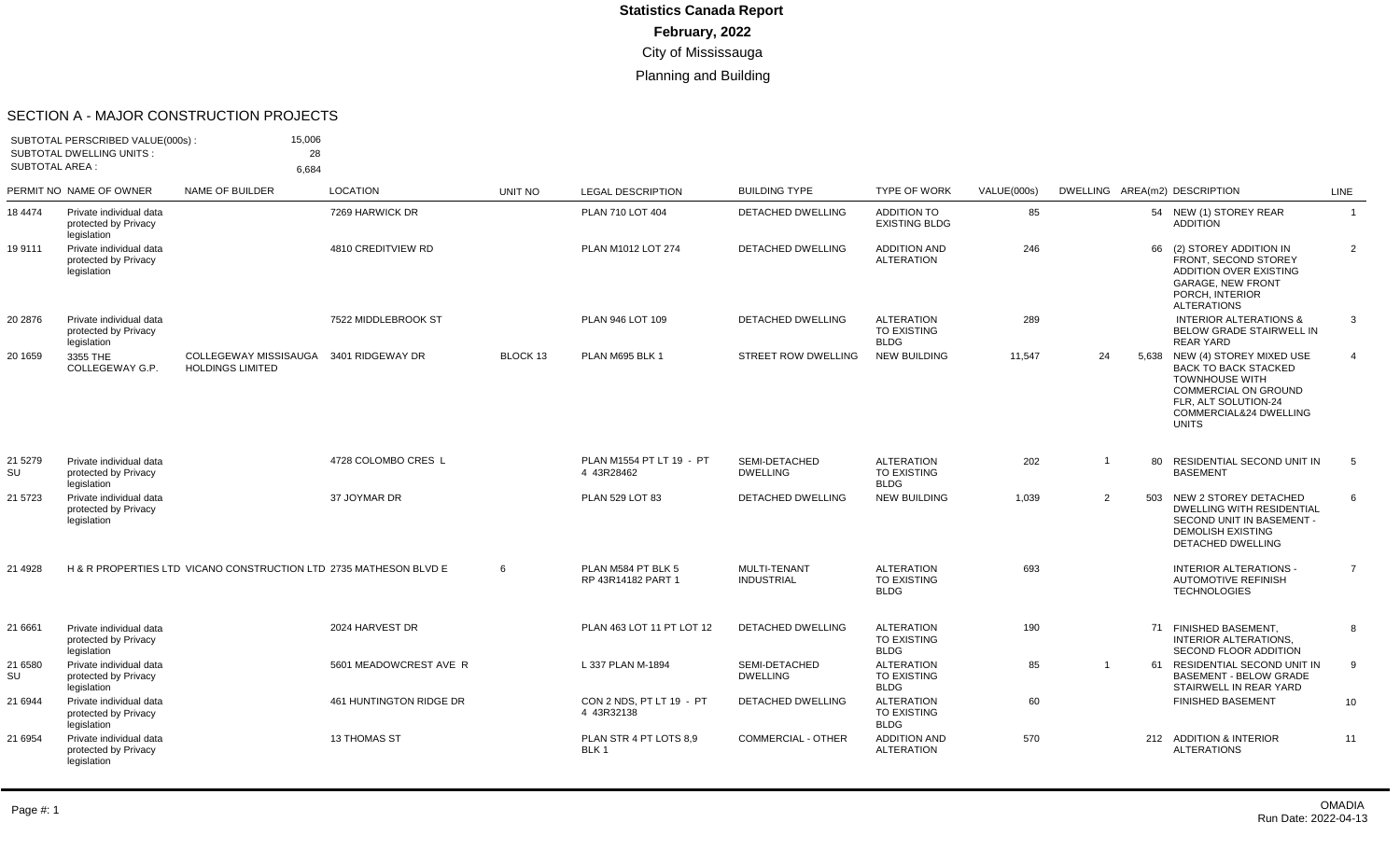| <b>SUBTOTAL AREA:</b> | SUBTOTAL PERSCRIBED VALUE(000s):<br><b>SUBTOTAL DWELLING UNITS:</b> |                 | 4,703<br>R<br>1,537     |          |                                            |                                   |                                                        |             |                |     |                                                                                                                                                                                            |                |
|-----------------------|---------------------------------------------------------------------|-----------------|-------------------------|----------|--------------------------------------------|-----------------------------------|--------------------------------------------------------|-------------|----------------|-----|--------------------------------------------------------------------------------------------------------------------------------------------------------------------------------------------|----------------|
|                       | PERMIT NO NAME OF OWNER                                             | NAME OF BUILDER | <b>LOCATION</b>         | UNIT NO  | <b>LEGAL DESCRIPTION</b>                   | <b>BUILDING TYPE</b>              | <b>TYPE OF WORK</b>                                    | VALUE(000s) |                |     | DWELLING AREA(m2) DESCRIPTION                                                                                                                                                              | LINE           |
| 21 7359               | Private individual data<br>protected by Privacy<br>legislation      |                 | 94 VISTA BLVD           |          | PLAN 513 LOT 75                            | <b>DETACHED DWELLING</b>          | <b>NEW BUILDING</b>                                    | 762         | $\overline{1}$ |     | 276 NEW (2) STOREY SINGLE<br><b>FAMILY DWELLING WITH</b><br>FINISHED BASEMENT -<br>DEMOLITION OF EXISITNG<br><b>DWELLING</b>                                                               | $\overline{1}$ |
| 21 7 241              | Private individual data<br>protected by Privacy<br>legislation      |                 | 397 MARF AVE            |          | PLAN F20 LOT 95                            | <b>DETACHED DWELLING</b>          | <b>NEW BUILDING</b>                                    | 767         |                |     | 273 2 STOREY DETACHED<br><b>DWELLING WITH FINISHED</b><br><b>BASEMENT - DEMOLISH</b><br><b>EXISTING DETACHED</b><br><b>DWELLING</b>                                                        | 2              |
| 21 7862               | Private individual data<br>protected by Privacy<br>legislation      |                 | 43 BEN MACHREE DR       |          | PLAN F22 PT LOT 20                         | <b>DETACHED DWELLING</b>          | <b>NEW BUILDING</b>                                    | 1,054       |                | 381 | NEW 2 STOREY DETACHED<br><b>DWELLING WITH FINISHED</b><br><b>BASEMENT, DEMOLISH</b><br><b>EXISTING DETACHED</b><br><b>DWELLING</b>                                                         | 3              |
| 21 9830<br>SU         | Private individual data<br>protected by Privacy<br>legislation      |                 | 3230 GALBRAITH DR       |          | PLAN M605 LOT 119                          | <b>DETACHED DWELLING</b>          | <b>ALTERATION</b><br>TO EXISTING<br><b>BLDG</b>        | 139         |                |     | 100 RESIDENTIAL SECOND UNIT IN<br><b>BASEMENT, BELOW GRADE</b><br>STAIRWELL IN EXTERIOR SIDE<br>YARD, (1) NEW EGRESS & (1)<br>NEW BSMT WINDOW, (1)<br><b>ENLARGED BSMT WINDOW</b>          | $\overline{4}$ |
| 21 8284               | Private individual data<br>protected by Privacy<br>legislation      |                 | 1277 QUEEN VICTORIA AVE |          | PLAN H13 PT LOT 11                         | <b>DETACHED DWELLING</b>          | <b>NEW BUILDING</b>                                    | 997         |                |     | 318 NEW TWO (2) STOREY<br><b>DWELLING WITH DETACHED</b><br><b>GARAGE - DEMOLISH</b><br><b>EXISTING DWELLING</b>                                                                            | 5              |
| 21 9367               | <b>DIXIE BUSINESS PARK</b><br><b>HOLDINGS INC</b>                   |                 | 6325 DIXIE RD E         | $9 - 12$ | CON 4 EHS, PT LT 7 - PTS<br>17-26 43R37025 | MULTI-TENANT<br><b>INDUSTRIAL</b> | <b>ALTERATION</b><br><b>TO EXISTING</b><br><b>BLDG</b> | 677         |                |     | MERGE UNITS 10-11-12 WITH<br>UNIT 9-PARTIAL DEMO OF<br><b>DEMISING WALL-NEW OFFICE</b><br>AREA-SPRINKLER SYSTEM<br>CONTROL ROOM TO EXISTING<br>UNITS 10-11-12 - HOME RENO<br><b>DIRECT</b> | 6              |
| 21 8175<br>SU         | Private individual data<br>protected by Privacy<br>legislation      |                 | 1450 PATE CRT L         |          | PL 43M1519, PT L 48 - PT 9<br>43R27841     | SEMI-DETACHED<br><b>DWELLING</b>  | <b>ALTERATION</b><br>TO EXISTING<br><b>BLDG</b>        | 70          |                | 50  | RESIDENTIAL SECOND UNIT,<br><b>BELOW GRADE STAIRWELL</b><br><b>ENTRANCE IN REAR YARD.1</b><br>NEW EGRESS WINDOW IN<br><b>BEDROOM AND 1 NEW</b><br>WINDOW IN KITCHEN                        | $\overline{7}$ |
| 21 8100<br>SU         | Private individual data<br>protected by Privacy<br>legislation      |                 | 7209 TERRAGAR BLVD      |          | L 19 PLAN M-1213                           | <b>DETACHED DWELLING</b>          | <b>ALTERATION</b><br><b>TO EXISTING</b><br><b>BLDG</b> | 134         |                |     | 96 NEW SECOND UNIT - AS BUILT<br>ABOVE GRADE DOOR IN SIDE<br>YARD. THREE NEW WINDOWS<br>& TWO ENLARGED WINDOWS                                                                             | 8              |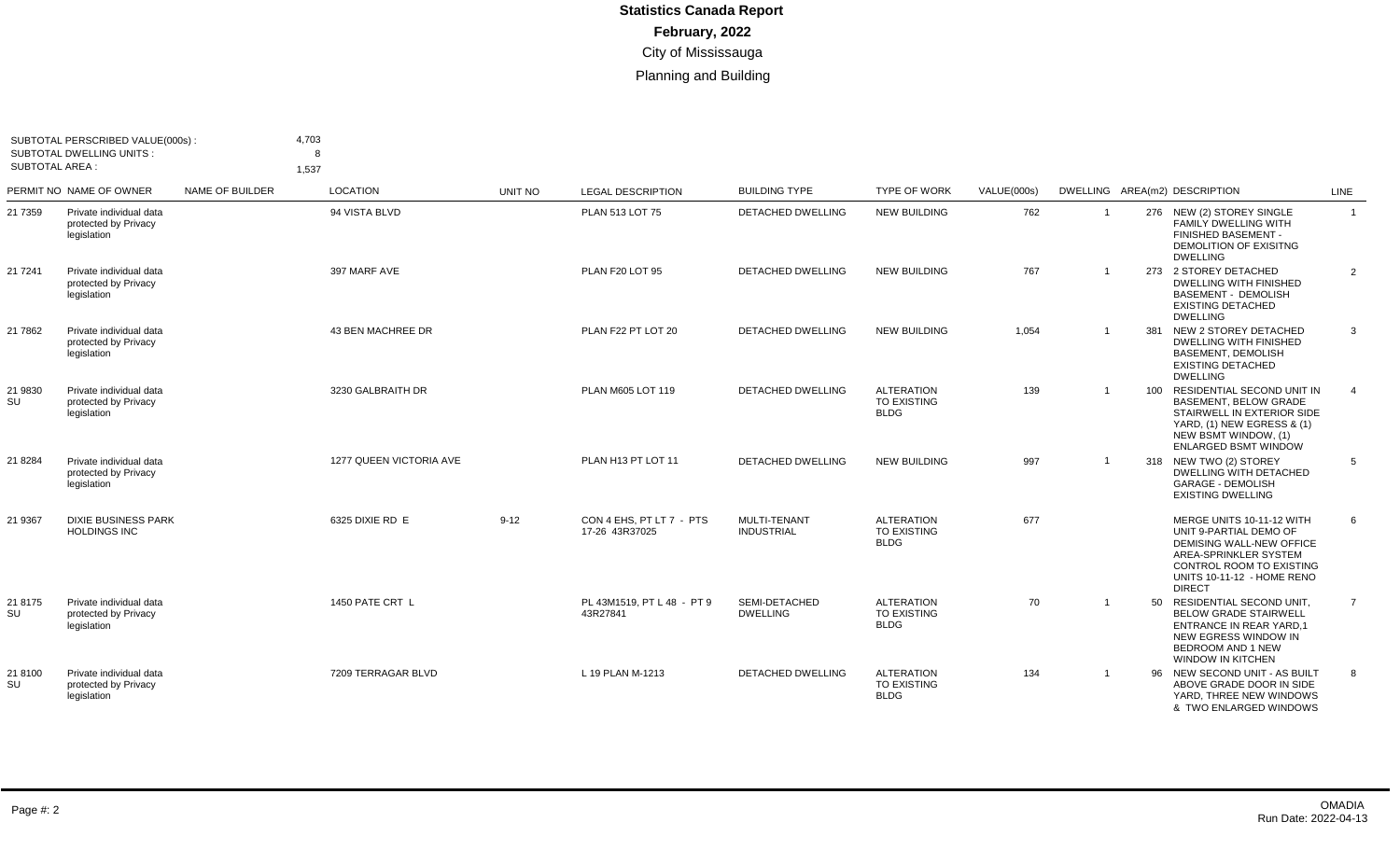| <b>SUBTOTAL AREA:</b> | SUBTOTAL PERSCRIBED VALUE(000s):<br>SUBTOTAL DWELLING UNITS:   |                 | 11,724<br>11<br>2,213     |                |                                                                 |                                   |                                                        |             |                |     |                                                                                                                                                                                        |                |
|-----------------------|----------------------------------------------------------------|-----------------|---------------------------|----------------|-----------------------------------------------------------------|-----------------------------------|--------------------------------------------------------|-------------|----------------|-----|----------------------------------------------------------------------------------------------------------------------------------------------------------------------------------------|----------------|
|                       | PERMIT NO NAME OF OWNER                                        | NAME OF BUILDER | <b>LOCATION</b>           | <b>UNIT NO</b> | <b>LEGAL DESCRIPTION</b>                                        | <b>BUILDING TYPE</b>              | <b>TYPE OF WORK</b>                                    | VALUE(000s) |                |     | DWELLING AREA(m2) DESCRIPTION                                                                                                                                                          | LINE           |
| 21 8803<br>SU         | Private individual data<br>protected by Privacy<br>legislation |                 | 2038 LAUGHTON AVE         |                | CON 1 SDS PT LOT 4<br>RP 43R3703 PART 1                         | <b>DETACHED DWELLING</b>          | <b>ALTERATION</b><br>TO EXISTING<br><b>BLDG</b>        | 103         | $\overline{1}$ |     | 43 RESIDENTIAL SECOND UNIT IN<br><b>BASEMENT FINISH PARTIAL</b><br><b>BASEMENT WITH BELOW</b><br><b>GRADE STAIRWELL IN REAR</b><br>YARD & FRONT PORCH                                  | $\overline{1}$ |
| 21 8383               | Private individual data<br>protected by Privacy<br>legislation |                 | 1042 WEST AVE             |                | PLAN C23 LOT 89                                                 | <b>DETACHED DWELLING</b>          | <b>NEW BUILDING</b>                                    | 582         |                |     | 250 NEW (3) STOREY SINGLE<br>FAMILY DWELLING WITH<br>UNFINISHED BASEMENT                                                                                                               | $\overline{2}$ |
| 21 8876               | <b>ORLANDO</b><br><b>CORPORATION</b>                           |                 | 6200 CANTAY RD            |                | PT BLKS 8 & 9 PLAN M-1023<br>$-$ PTS 1, 6, 11 & 12,<br>43R20780 | MULTI-TENANT<br><b>INDUSTRIAL</b> | <b>ALTERATION</b><br><b>TO EXISTING</b><br><b>BLDG</b> | 6,364       |                |     | <b>INTERIOR ALTERATIONS -</b><br>WHITES FILM STUDIO                                                                                                                                    | 3              |
| 218889<br>SU          | Private individual data<br>protected by Privacy<br>legislation |                 | 3143 VELMAR DR            |                | L 76 PLAN M-1406                                                | <b>DETACHED DWELLING</b>          | <b>ADDITION AND</b><br><b>ALTERATION</b>               | 142         | $\overline{1}$ | 87  | SECOND UNIT IN THE<br><b>BASEMENT &amp; BASEMENT</b><br><b>WALK-OUT</b>                                                                                                                | $\overline{4}$ |
| 21 8607<br>SU         | Private individual data<br>protected by Privacy<br>legislation |                 | 3209 CARABELLA WAY R      |                | PT LT 66 PLAN M-1366 -<br>PTS 7.8 43R24445                      | SEMI-DETACHED<br><b>DWELLING</b>  | <b>ALTERATION</b><br><b>TO EXISTING</b><br><b>BLDG</b> | 84          |                |     | 61 RESIDENTIAL SECOND UNIT IN<br><b>BASEMENT, BELOW GRADE</b><br>STAIRWELL IN REAR YARD                                                                                                | 5              |
| 21 8489<br>SU         | Private individual data<br>protected by Privacy<br>legislation |                 | 7345 SAINT BARBARA BLVD L |                | 3LAN 43M1788 PT LT 41 -<br>PT 57 43R33472                       | SEMI-DETACHED<br><b>DWELLING</b>  | <b>ALTERATION</b><br><b>TO EXISTING</b><br><b>BLDG</b> | 108         |                |     | 78 RESIDENTIAL SECOND UNIT                                                                                                                                                             | 6              |
| 21 8667               | Private individual data<br>protected by Privacy<br>legislation |                 | 1563 GLENBURNIE RD        |                | PLAN F09 PT LOT 5                                               | DETACHED DWELLING                 | <b>NEW BUILDING</b>                                    | 1,185       | $\overline{1}$ |     | 441 NEW (2) STOREY DETACHED<br>DWELLING WITH DECK.<br><b>BASEMENT WALKOUT &amp;</b><br>PERGOLA IN REAR YARD -<br><b>DEMO EXISTING HOUSE</b>                                            | $\overline{7}$ |
| 21 8846               | Private individual data<br>protected by Privacy<br>legislation |                 | 4004 WILCOX RD            |                | PLAN A24 PT LOT 3<br>RP 43R2453 PART 2                          | SEMI-DETACHED<br><b>DWELLING</b>  | <b>NEW BUILDING</b>                                    | 1,329       | $\overline{1}$ |     | 494 NEW (2) STOREY SINGLE<br>FAMILY DWELLING WITH<br>FINISHED BASEMENT,<br><b>DEMOLITON OF EXISTING</b><br><b>DWELLING</b>                                                             | 8              |
| 21 8844<br>SU         | Private individual data<br>protected by Privacy<br>legislation |                 | 6923 DILLINGWOOD DR       |                | PLAN M1105 PT LOT 146<br>RP 43R20371 PART 17                    | SEMI-DETACHED<br><b>DWELLING</b>  | <b>ALTERATION</b><br><b>TO EXISTING</b><br><b>BLDG</b> | 67          | $\overline{1}$ |     | 48 RESIDENTIAL SECOND UNIT IN<br><b>BASEMENT, BELOW GRADE</b><br>STAIRWELL IN REAR YARD                                                                                                | 9              |
| 21 8715<br>SU         | Private individual data<br>protected by Privacy<br>legislation |                 | 5977 GANT CRES R          |                | PLAN 43M1417, PART LOT<br>119 - PT 37 43R25988                  | SEMI-DETACHED<br><b>DWELLING</b>  | <b>ALTERATION</b><br><b>TO EXISTING</b><br><b>BLDG</b> | 97          |                |     | 70 RESIDENTIAL SECOND UNIT IN<br>THE BASEMENT                                                                                                                                          | 10             |
| 21 8775               | Private individual data<br>protected by Privacy<br>legislation |                 | <b>1471 STAVEBANK RD</b>  |                | PART BLK E. RP B9 - PT 2<br>43R39342                            | <b>DETACHED DWELLING</b>          | <b>NEW BUILDING</b>                                    | 1,463       |                | 541 | NEW 2 STOREY DETACHED<br><b>DWELLING WITH FINISHED</b><br><b>BASEMENT</b>                                                                                                              | 11             |
| 21 9499<br>SU         | Private individual data<br>protected by Privacy<br>legislation |                 | 470 CAVELL DR             |                | PL M259 PART LT 25,<br>43R13026 PTS 2.4                         | SEMI-DETACHED<br><b>DWELLING</b>  | <b>ADDITION AND</b><br><b>ALTERATION</b>               | 200         | $\overline{1}$ |     | 100 RES. SECOND UNIT IN<br><b>BASEMENT FINISH PART.</b><br><b>BASEMENT WITH BELOW</b><br><b>GRADE STAIRWELL IN REAR</b><br>YARD, DECK & (2) STOREY<br>ADD. WITH ATTACH. GARAGE<br>EXT. | 12             |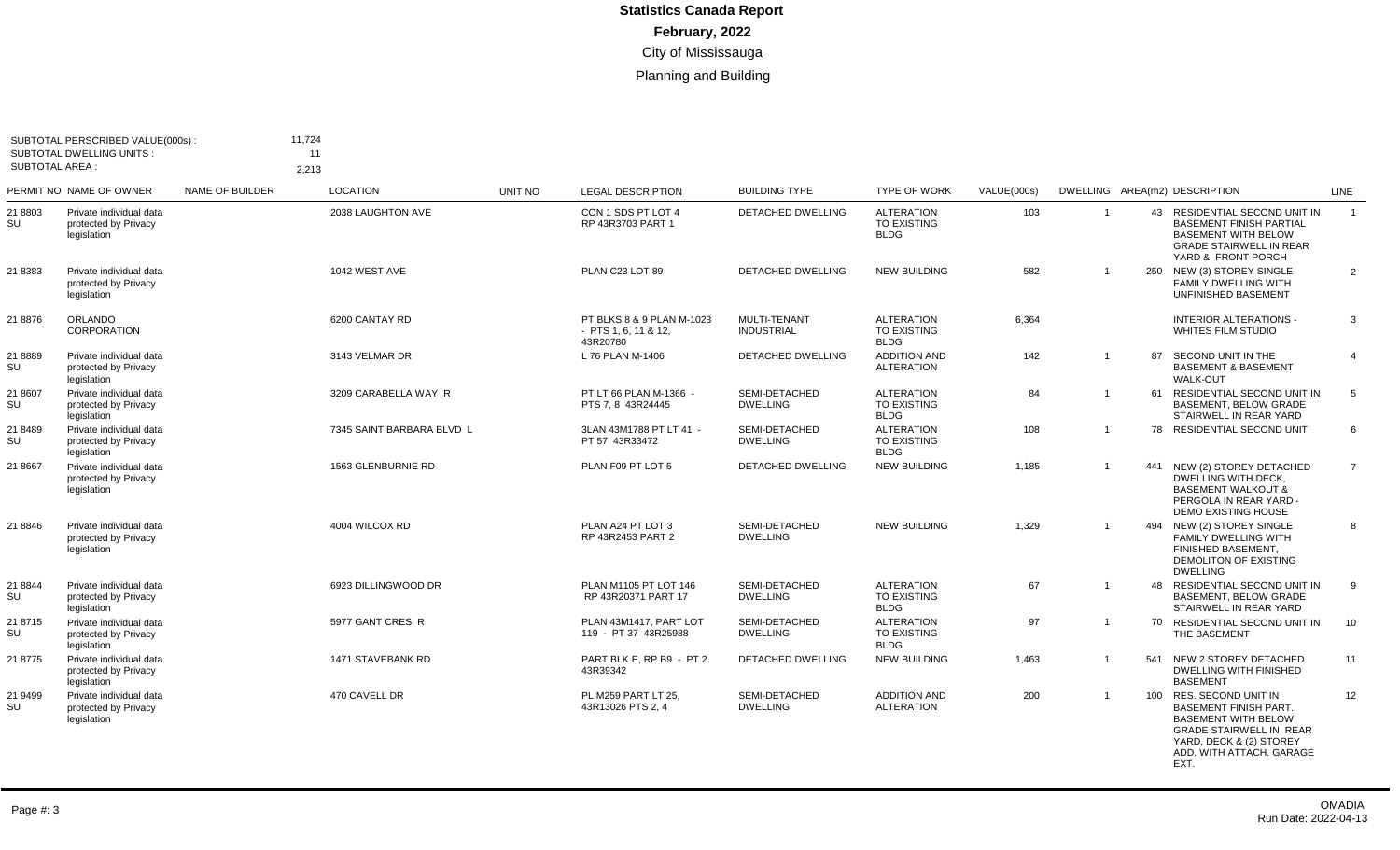| <b>SUBTOTAL AREA:</b> | SUBTOTAL PERSCRIBED VALUE(000s):<br><b>SUBTOTAL DWELLING UNITS:</b>                    | 2,758<br>730                 | 8                            |            |                                                                    |                                                 |                                                        |             |                |                                                                                                                           |                 |
|-----------------------|----------------------------------------------------------------------------------------|------------------------------|------------------------------|------------|--------------------------------------------------------------------|-------------------------------------------------|--------------------------------------------------------|-------------|----------------|---------------------------------------------------------------------------------------------------------------------------|-----------------|
|                       | PERMIT NO NAME OF OWNER                                                                | NAME OF BUILDER              | <b>LOCATION</b>              | UNIT NO    | <b>LEGAL DESCRIPTION</b>                                           | <b>BUILDING TYPE</b>                            | <b>TYPE OF WORK</b>                                    | VALUE(000s) |                | DWELLING AREA(m2) DESCRIPTION                                                                                             | <b>LINE</b>     |
| 21 8932               | <b>EXPLORER DRIVE</b><br>EQUITIES INC /<br><b>REDCLIFF REALTY</b><br><b>ADVISORS</b>   |                              | 5800 EXPLORER DR             | 103        | PL 43M793, PT B 3 - PTS 3-<br>10 43R22713                          | <b>COMMERCIAL OFFICE -</b><br><b>MULTI-USER</b> | <b>ALTERATION</b><br><b>TO EXISTING</b><br><b>BLDG</b> | 274         |                | <b>INTERIOR ALTERATIONS,</b><br>TENANT FIT-UP & DEMISING<br>WALL TO CREATE UNIT #103 -<br><b>FITNESS CENTRE</b>           | $\overline{1}$  |
| 21 9037<br>SU         | Private individual data<br>protected by Privacy<br>legislation                         |                              | 5920 TALISMAN CRT            |            | PLAN M1136 LOT 13                                                  | <b>DETACHED DWELLING</b>                        | <b>ALTERATION</b><br>TO EXISTING<br><b>BLDG</b>        | 105         | $\overline{1}$ | 81 RESIDENTIAL SECOND UNIT IN<br><b>BASEMENT, BELOW GRADE</b><br>STAIRWELL IN REAR YARD                                   | 2               |
| 21 9283<br>SU         | Private individual data<br>protected by Privacy<br>legislation                         |                              | 5544 ETHAN DR                |            | L 83 PLAN M-1894                                                   | <b>DETACHED DWELLING</b>                        | <b>ALTERATION</b><br><b>TO EXISTING</b><br><b>BLDG</b> | 129         | $\overline{1}$ | 78 RESIDENTIAL SECOND UNIT IN<br><b>BASEMENT, BELOW GRADE</b><br>STAIRWELL IN SIDE YARD.<br><b>FINISHED BASEMENT AREA</b> | 3               |
| 21 9086<br>SU         | 11117670 CANADA INC                                                                    |                              | <b>15 THEODORE DR</b>        |            | PLAN 542 LOT 11                                                    | <b>DETACHED DWELLING</b>                        | <b>ALTERATION</b><br><b>TO EXISTING</b><br><b>BLDG</b> | 137         |                | 99 RESIDENTIAL SECOND UNIT IN<br><b>BASEMENT, FRONT</b><br><b>ENTRANCE &amp; CONCRETE</b><br><b>SLAB</b>                  | $\overline{4}$  |
| 21 9158<br>SU         | Private individual data<br>protected by Privacy<br>legislation                         | <b>RJ CAD SOLUTIONS INC.</b> | 3080 OLYMPUS MEWS            |            | PLAN M407 PT BLK 14<br>RP 43R11261 PARTS 70.256                    | <b>DETACHED DWELLING</b>                        | <b>ALTERATION</b><br><b>TO EXISTING</b><br><b>BLDG</b> | 65          | $\mathbf{1}$   | 47 RESIDENTIAL SECOND UNIT IN<br>BASEMENT, BELOW GRADE<br>STAIRWELL IN REAR YARD                                          | 5               |
| 21 9 24 5<br>SU       | Private individual data<br>protected by Privacy<br>legislation                         |                              | 4699 PENHALLOW RD            |            | PLAN M889 PT LOT 188<br>RP 43R-17460 PTS 13,14,15                  | SEMI-DETACHED<br><b>DWELLING</b>                | <b>ALTERATION</b><br><b>TO EXISTING</b><br><b>BLDG</b> | 124         | $\overline{1}$ | 89 RESIDENTIAL SECOND UNIT IN<br><b>BASEMENT, BELOW GRADE</b><br>STAIRWELL IN REAR YARD                                   | 6               |
| 21 9039<br>SU         | Private individual data<br>protected by Privacy<br>legislation                         |                              | 6938 ELLIOTT PARLIAMENT ST R |            | PT BLK 256 PLAN M1246 -<br>PT 40 43R22797. PTS 40 &<br>41 43R23155 | SEMI-DETACHED<br><b>DWELLING</b>                | <b>ALTERATION</b><br><b>TO EXISTING</b><br><b>BLDG</b> | 83          | $\mathbf{1}$   | 60 RESIDENTIAL SECOND UNIT IN<br>BASEMENT. NEW SIDE DOOR                                                                  | $\overline{7}$  |
| 21 9256               | Private individual data<br>protected by Privacy<br>legislation                         |                              | 1554 SKYLINE DR              |            | PLAN 484 LOT 34 PT LOT 33                                          | DETACHED DWELLING                               | <b>ADDITION AND</b><br><b>ALTERATION</b>               | 275         |                | 117 SECOND STOREY ADDITION,<br>FRONT ADDITION. AND<br><b>INTERIOR RENOVATIONS.</b><br><b>REAR PORCH &amp; BALCONY</b>     | 8               |
| 21 9788<br>SU         | Private individual data<br>protected by Privacy<br>legislation                         |                              | 1615 PORTSMOUTH PL           |            | L 43 PLAN M-1634                                                   | <b>DETACHED DWELLING</b>                        | <b>ALTERATION</b><br><b>TO EXISTING</b><br><b>BLDG</b> | 156         | $\overline{1}$ | 74 RESIDENTIAL SECOND UNIT IN<br><b>BASEMENT, BELOW GRADE</b><br>STAIRWELL IN SIDE YARD TO<br>FINISHED BASEMENT AREA      | 9               |
| 21 9092               | <b>EXPLORER DRIVE</b><br>EQUITIES INC C/O<br><b>TRIOVEST REALTY</b><br><b>ADVISORS</b> |                              | 5800 EXPLORER DR             | 101        | PL 43M793, PT B 3 - PTS 3-<br>10 43R22713                          | <b>COMMERCIAL OFFICE -</b><br><b>MULTI-USER</b> | <b>ALTERATION</b><br><b>TO EXISTING</b><br><b>BLDG</b> | 255         |                | <b>INTERIOR FIT-OUT WORK BY</b><br>LANDLORD FOR AN OFFICE<br><b>USE</b>                                                   | 10 <sup>1</sup> |
| 21 9131               | <b>ZEBRA TECHNOLOGIES</b><br>CANADA, ULC                                               |                              | 2100 MEADOWVALE BLVD         | 1ST-2ND FL | PLAN M589 PT BLK 5<br>RP 43R21005 PART 1                           | <b>SINGLE TENANT</b><br><b>INDUSTRIAL</b>       | <b>ALTERATION</b><br><b>TO EXISTING</b><br><b>BLDG</b> | 1,000       |                | <b>INTERIOR ALTERATIONS -</b><br>ZEBRA TECHNOLOGIES<br>CANADA, ULC                                                        | 11              |
| 21 9465               | Private individual data<br>protected by Privacy<br>legislation                         |                              | 501 AVONWOOD DR              |            | PLAN 512 LOT 15                                                    | <b>DETACHED DWELLING</b>                        | <b>DEMOLITION</b>                                      | 34          |                | <b>DEMOLISH EXISTING</b><br><b>DETACHED DWELLING</b>                                                                      | 12              |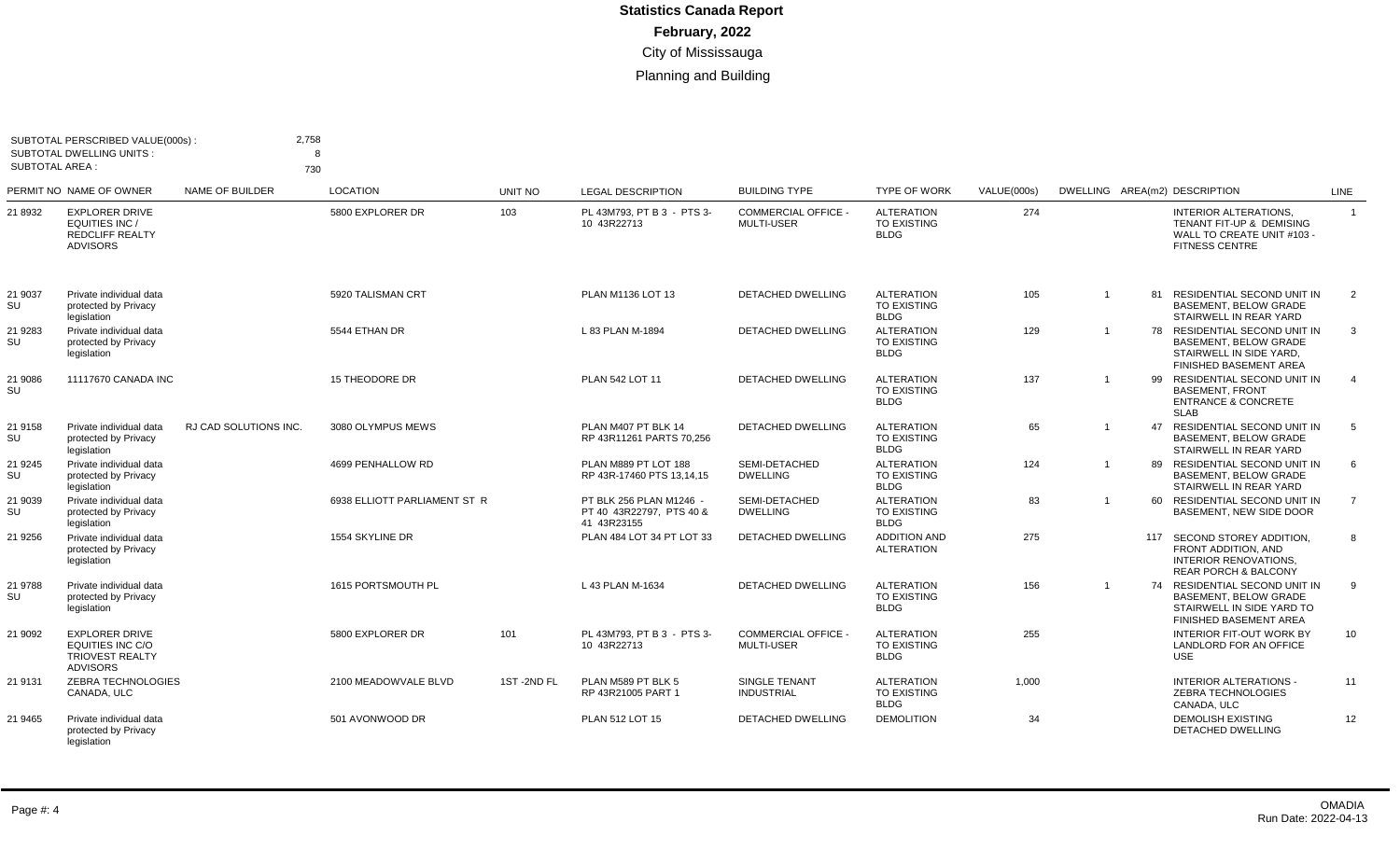| SUBTOTAL AREA : | SUBTOTAL PERSCRIBED VALUE(000s):<br><b>SUBTOTAL DWELLING UNITS:</b>             | 3,282                     | 430                     |                        |                                                                                                                                                         |                                                 |                                                        |                    |                         |    |                                                                                                                                                  |                |
|-----------------|---------------------------------------------------------------------------------|---------------------------|-------------------------|------------------------|---------------------------------------------------------------------------------------------------------------------------------------------------------|-------------------------------------------------|--------------------------------------------------------|--------------------|-------------------------|----|--------------------------------------------------------------------------------------------------------------------------------------------------|----------------|
|                 | PERMIT NO NAME OF OWNER                                                         | <b>NAME OF BUILDER</b>    | <b>LOCATION</b>         | UNIT NO                | <b>LEGAL DESCRIPTION</b>                                                                                                                                | <b>BUILDING TYPE</b>                            | <b>TYPE OF WORK</b>                                    | <b>VALUE(000s)</b> |                         |    | DWELLING AREA(m2) DESCRIPTION                                                                                                                    | LINE           |
| 21 9472<br>SU   | Private individual data<br>protected by Privacy<br>legislation                  |                           | 559 LORETTA CRT         |                        | PLAN M810 LOT 89                                                                                                                                        | <b>DETACHED DWELLING</b>                        | <b>ALTERATION</b><br><b>TO EXISTING</b><br><b>BLDG</b> | 121                | $\overline{\mathbf{1}}$ |    | 87 RESIDENTIAL SECOND UNIT IN<br><b>BASEMENT, BELOW GRADE</b><br>STAIRWELL IN REAR YARD                                                          | $\overline{1}$ |
| 21 9712<br>SU   | Private individual data<br>protected by Privacy<br>legislation                  |                           | 1153 MESA CRES          |                        | PLAN M319 LOT 2                                                                                                                                         | <b>DETACHED DWELLING</b>                        | <b>ALTERATION</b><br><b>TO EXISTING</b><br>BLDG        | 112                |                         |    | 53 RESIDENTIAL SECOND UNIT IN<br><b>BASEMENT, FINISHED</b><br><b>BASEMENT AREA</b>                                                               | 2              |
| 21 9530         | Private individual data<br>protected by Privacy<br>legislation                  |                           | 5610 FUDGE TERR         |                        | L 147 PLAN M-1772                                                                                                                                       | SEMI-DETACHED<br><b>DWELLING</b>                | <b>ALTERATION</b><br><b>TO EXISTING</b><br><b>BLDG</b> | 90                 |                         |    | <b>FINISHED BASEMENT WITH</b><br>BELOW GRADE STAIR WELL IN<br>THE REAR YARD                                                                      | 3              |
| 21 9554         | <b>SELECT PROPERTIES</b><br>LIMITED                                             | <b>CECCHINI GROUP LTD</b> | 5985 RODEO DR           | $\boldsymbol{\Lambda}$ | PL 43M-967. PT BL 4.<br>43R21789, PTS 1-3, 5-7, 17-<br>22, 25-33, PART PTS 4, 23                                                                        | <b>COMMERCIAL OFFICE</b><br>MULTI-USER          | <b>ALTERATION</b><br><b>TO EXISTING</b><br><b>BLDG</b> | 624                |                         |    | <b>INTERIOR ALTERATIONS -</b><br><b>COAST WHOLESALE</b><br>APPLIANCES SHOWROOM                                                                   | $\overline{4}$ |
| 21 9597         | <b>WHITEROCK SUSSEX</b><br>CENTRE C/O DREAM<br><b>OFFICE MGMT</b>               |                           | 90 BURNHAMTHORPE RD W   | 1100                   | PL M492 PT BLK 17.<br>43R14746 PTS 3, 4, 6, 7                                                                                                           | <b>COMMERCIAL OFFICE -</b><br><b>MULTI-USER</b> | <b>ALTERATION</b><br><b>TO EXISTING</b><br><b>BLDG</b> | 1.032              |                         |    | <b>INTERIOR ALTERATIONS -</b><br>AXIS COMMUNICATIONS                                                                                             | 5              |
| 21 9814         | 3883281 CANADA INC                                                              |                           | 1919 MINNESOTA CRT      | 401                    | PL M10 PT LT 2 - 43R7908<br>PT <sub>1</sub>                                                                                                             | <b>COMMERCIAL OFFICE -</b><br><b>MULTI-USER</b> | <b>ALTERATION</b><br><b>TO EXISTING</b><br><b>BLDG</b> | 350                |                         |    | <b>INTERIOR ALTERATIONS -</b><br>"ELANCO" OFFICE                                                                                                 | 6              |
| 22 242 SU       | Private individual data<br>protected by Privacy<br>legislation                  |                           | 2915 PEACOCK DR         |                        | PLAN M1082 LOT 28                                                                                                                                       | <b>DETACHED DWELLING</b>                        | <b>ALTERATION</b><br><b>TO EXISTING</b><br><b>BLDG</b> | 122                | $\overline{1}$          |    | 88 RESIDENTIAL SECOND UNIT IN<br>BASEMENT. (2) NEW<br><b>BASEMENT WINDOWS</b>                                                                    | $\overline{7}$ |
| 21 9657         | <b>OMERS REALTY</b><br><b>MANAGEMENT CORP</b><br>C/O OXFORD<br>PROPERTIES GROUP |                           | 100 CITY CENTRE DR      | 705,706, 707           | PL 43M1010 BLK 21 PT<br>BLKS 1, 16, 19, 20 -<br>43R35320 PTS 9.10.16.<br>43R35814 PTS 1-10, 14, 15,<br>17-22, 24-27, 43R13128 PT<br>PT 1, 43R33496 PT 1 | <b>COMMERCIAL RETAIL -</b><br><b>MULTI-USER</b> | <b>ALTERATION</b><br><b>TO EXISTING</b><br><b>BLDG</b> | 325                |                         |    | <b>INTERIOR ALTERATIONS -</b><br>UNITS 705, 706, 707 CONVERT<br><b>INTO OFFICE (INNOVATION</b><br>HUB)                                           | 8              |
| 21 9929         | Private individual data<br>protected by Privacy<br>legislation                  |                           | 1254 KOS BLVD           |                        | PLAN M209 PT BLK N<br>RP 43R7226 PARTS 13.14                                                                                                            | <b>ROW DWELLING</b>                             | <b>ALTERATION</b><br><b>TO EXISTING</b><br><b>BLDG</b> | 75                 |                         |    | FINISHED BASEMENT, BELOW<br><b>GRADE STAIRWELL IN REAR</b><br>YARD, NEW WINDOW                                                                   | 9              |
| 21 9833         | Private individual data<br>protected by Privacy<br>legislation                  |                           | 3905 ARVONA PL L        |                        | PL 43M2004, PT BLK 16, PL<br>43M1357 PT BLK 551 - PTS<br>6.12 43R37102                                                                                  | SEMI-DETACHED<br><b>DWELLING</b>                | <b>ALTERATION</b><br><b>TO EXISTING</b><br><b>BLDG</b> | 60                 |                         |    | FINISHED BASEMENT,<br><b>ENLARGED WINDOW, NEW</b><br>LANDING IN SIDE YARD                                                                        | 10             |
| 21 9821<br>SU   | Private individual data<br>protected by Privacy<br>legislation                  |                           | 1275 PRESTONWOOD CRES R |                        | PL 43M1519. PT LT 28 - PT<br>45 43R27710                                                                                                                | SEMI-DETACHED<br><b>DWELLING</b>                | <b>ALTERATION</b><br><b>TO EXISTING</b><br><b>BLDG</b> | 84                 |                         |    | 60 RESIDENTIAL SECOND UNIT IN<br><b>BASEMENT</b>                                                                                                 | 11             |
| 21 9803<br>SU   | Private individual data<br>protected by Privacy<br>legislation                  |                           | 3255 VALCOURT CRES      |                        | PLAN M742 LOT 96                                                                                                                                        | <b>DETACHED DWELLING</b>                        | <b>ALTERATION</b><br><b>TO EXISTING</b><br><b>BLDG</b> | 126                | $\overline{1}$          | 64 | RESIDENTIAL SECOND UNIT IN<br><b>BASEMENT, FINISHED</b><br><b>BASEMENT AREA, BELOW</b><br><b>GRADE STAIRWELL</b><br><b>ENTRANCE IN REAR YARD</b> | 12             |
| 21 9798         | Private individual data<br>protected by Privacy<br>legislation                  |                           | 6965 TASSEL CRES L      |                        | PT BLK 102 PLAN M1343 -<br>PT 54 43R24176                                                                                                               | SEMI-DETACHED<br><b>DWELLING</b>                | <b>ALTERATION</b><br><b>TO EXISTING</b><br><b>BLDG</b> | 53                 |                         |    | FINISHED BASEMENT, BELOW<br><b>GRADE STAIRWELL IN REAR</b><br>YARD                                                                               | 13             |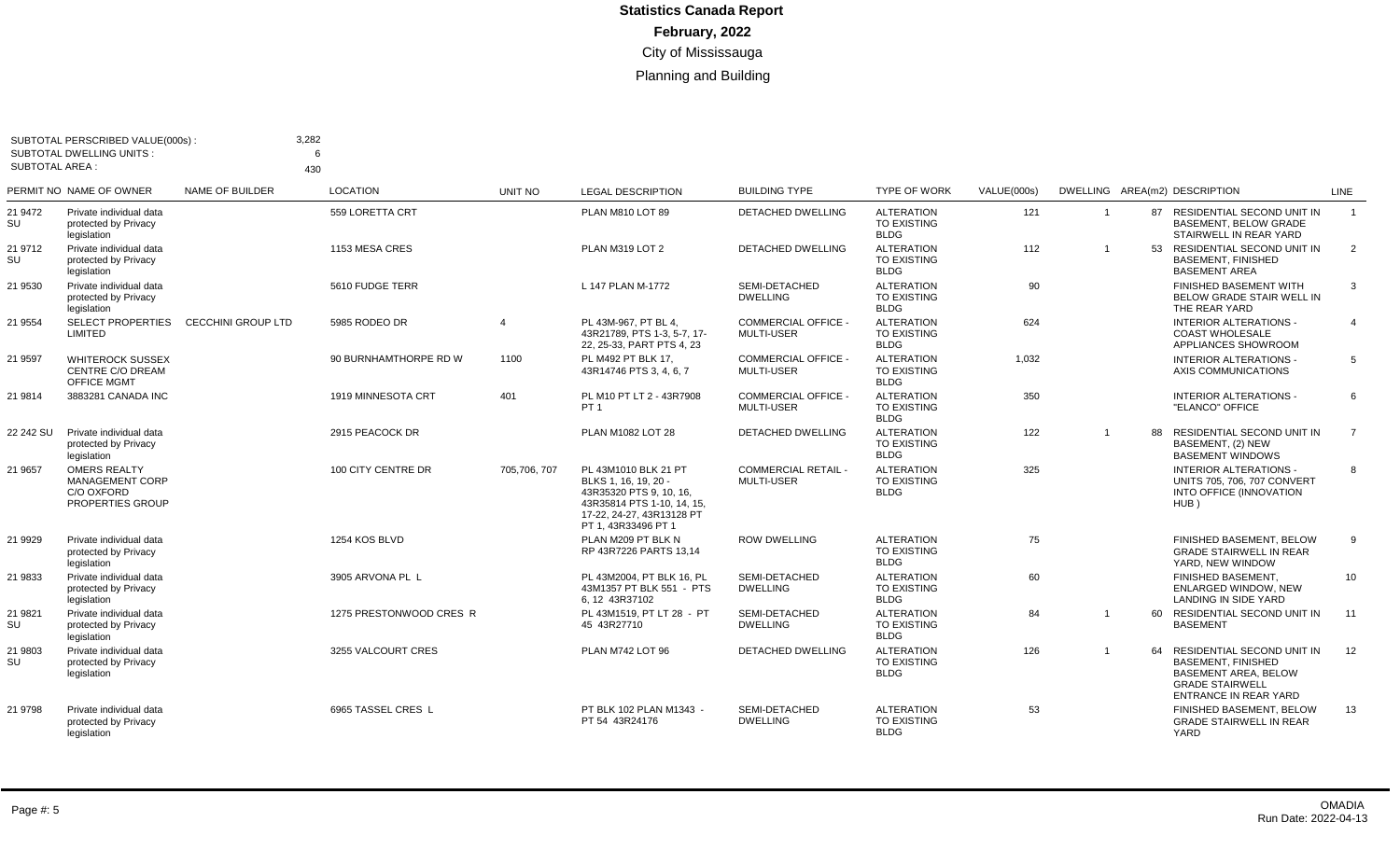| <b>SUBTOTAL AREA:</b> | SUBTOTAL PERSCRIBED VALUE(000s):<br><b>SUBTOTAL DWELLING UNITS:</b> |                 | 2,738<br>5<br>382       |                |                                                  |                                               |                                                        |             |                |    |                                                                                                                                                      |                |
|-----------------------|---------------------------------------------------------------------|-----------------|-------------------------|----------------|--------------------------------------------------|-----------------------------------------------|--------------------------------------------------------|-------------|----------------|----|------------------------------------------------------------------------------------------------------------------------------------------------------|----------------|
|                       | PERMIT NO NAME OF OWNER                                             | NAME OF BUILDER | <b>LOCATION</b>         | <b>UNIT NO</b> | <b>LEGAL DESCRIPTION</b>                         | <b>BUILDING TYPE</b>                          | TYPE OF WORK                                           | VALUE(000s) |                |    | DWELLING AREA(m2) DESCRIPTION                                                                                                                        | <b>LINE</b>    |
| 21 10030<br>SU        | Private individual data<br>protected by Privacy<br>legislation      |                 | 5884 COZUMEL DR         |                | L 257 PLAN M-1437                                | <b>DETACHED DWELLING</b>                      | <b>ALTERATION</b><br><b>TO EXISTING</b><br><b>BLDG</b> | 108         | $\overline{1}$ |    | 77 RESIDENTIAL SECOND UNIT IN<br>BASEMENT, BELOW GRADE<br>STAIRWELL IN REAR YARD                                                                     | $\overline{1}$ |
| 21 9968<br>SU         | Private individual data<br>protected by Privacy<br>legislation      |                 | 4457 ASHLEY AVE         |                | PLAN M729 LOT 138                                | <b>DETACHED DWELLING</b>                      | <b>ALTERATION</b><br><b>TO EXISTING</b><br><b>BLDG</b> | 132         | $\overline{1}$ | 64 | RESIDENTIAL SECOND UNIT IN<br><b>BASEMENT.FINISHED</b><br><b>BASEMENT AREA, BELOW</b><br><b>GRADE STAIRWELL IN REAR</b><br>YARD                      | 2              |
| 21 9977<br>SU         | Private individual data<br>protected by Privacy<br>legislation      |                 | 818 OLD DERRY RD        |                | L 7 PLAN M-1246                                  | <b>DETACHED DWELLING</b>                      | <b>ALTERATION</b><br><b>TO EXISTING</b><br><b>BLDG</b> | 125         | $\overline{1}$ | 90 | RESIDENTIAL SECOND UNIT IN<br><b>BASEMENT, BELOW GRADE</b><br>STAIRWELL IN SIDE YARD                                                                 | 3              |
| 22 468                | Private individual data<br>protected by Privacy<br>legislation      |                 | 5230 GLEN ERIN DR 1     | #101           | PCP 512                                          | <b>ROW DWELLING</b>                           | <b>ALTERATION</b><br><b>TO EXISTING</b><br><b>BLDG</b> | 60          |                |    | <b>INTERIOR ALTERATIONS -</b><br>FINISHED BASEMENT ONLY                                                                                              | $\overline{4}$ |
| 22 129                | Private individual data<br>protected by Privacy<br>legislation      |                 | 1448 SAFEWAY CRES       |                | PLAN 698 LOT 111                                 | DETACHED DWELLING                             | <b>ALTERATION</b><br><b>TO EXISTING</b><br><b>BLDG</b> | 153         |                |    | RAISE (1) STOREY ROOF<br>OVER EXISTING HOUSE AND<br><b>GARAGE AND INTERIOR</b><br><b>ALTERATIONS</b>                                                 | 5              |
| 21 9927<br>SU         | Private individual data<br>protected by Privacy<br>legislation      |                 | 3150 BENTLEY DR R       |                | PLAN 43M1407. PART LOT<br>79 - PTS 7, 8 43R26080 | SEMI-DETACHED<br><b>DWELLING</b>              | <b>ALTERATION</b><br><b>TO EXISTING</b><br><b>BLDG</b> | 115         | $\overline{1}$ | 83 | <b>RESIDENTIAL SECOND UNIT IN</b><br>BASEMENT. NEW SIDE DOOR                                                                                         | 6              |
| 22 265                | Private individual data<br>protected by Privacy<br>legislation      |                 | 1227 IRONWOOD CRT       |                | PLAN M318 LOT 131                                | <b>DETACHED DWELLING</b>                      | <b>ALTERATION</b><br><b>TO EXISTING</b><br><b>BLDG</b> | 59          |                |    | <b>INTERIOR ALTERATIONS -</b><br>REPLACE LOAD BEARING<br>WALLS WITH STEEL AND<br>WOOD BEAMS ON GROUND<br>FLOOR. AND MECHANICAL<br><b>ALTERATIONS</b> | $\overline{7}$ |
| 21 10098              | Private individual data<br>protected by Privacy<br>legislation      |                 | 1461 ROYAL ROSE CRT     |                | PLAN M917 LOT 33                                 | <b>DETACHED DWELLING</b>                      | <b>ALTERATION</b><br><b>TO EXISTING</b><br><b>BLDG</b> | 111         |                |    | FINISHED BASEMENT.<br><b>ENLARGE WINDOWS</b>                                                                                                         | 8              |
| 22 187                | Private individual data<br>protected by Privacy<br>legislation      |                 | 2067 BEAVERBROOK WAY    |                | PLAN M300 BLK B<br>PLAN M301 BLK 24              | <b>DETACHED DWELLING</b>                      | <b>ALTERATION</b><br><b>TO EXISTING</b><br><b>BLDG</b> | 170         |                |    | <b>INTERIOR ALTERATIONS ON</b><br><b>GROUND &amp; SECOND FLOORS,</b><br>FINISHED BASEMENT.<br>WINDOW ALTERATIONS                                     | 9              |
| 22 117                | Private individual data<br>protected by Privacy<br>legislation      |                 | 134 CUMBERLAND DR       |                | PART LT 257 AND WATER<br>LT 332W, RP H-21        | <b>DETACHED DWELLING</b>                      | <b>DEMOLITION</b>                                      | 50          |                |    | <b>DEMOLISH EXISTING</b><br><b>DETACHED DWELLING &amp;</b><br><b>DETACHED GARAGE</b>                                                                 | 10             |
| 22 327 SU             | 2458322 ONTARIO INC                                                 |                 | 1075 CHARMINSTER CRES   |                | PLAN M1033 LOT 89                                | <b>DETACHED DWELLING</b>                      | <b>ALTERATION</b><br>TO EXISTING<br><b>BLDG</b>        | 93          | $\overline{1}$ | 67 | RESIDENTIAL SECOND UNIT IN<br>BASEMENT, NEW SIDE DOOR                                                                                                | 11             |
| 22 111                | <b>AVISON YOUNG</b>                                                 |                 | 5090 COMMERCE BLVD      | 200            | PT BLK 7 PLAN M584 - PTS<br>3-6, 9-13 43R23202   | <b>COMMERCIAL OFFICE</b><br><b>MULTI-USER</b> | <b>ALTERATION</b><br><b>TO EXISTING</b><br><b>BLDG</b> | 1.500       |                |    | <b>INTERIOR ALTERATIONS (2ND</b><br>FLOOR) - YORK 1<br>ENVIRONMENTAL                                                                                 | 12             |
| 22 427                | Private individual data<br>protected by Privacy<br>legislation      |                 | 889 SPINNING WHEEL CRES |                | L 73 PLAN M-1497                                 | <b>DETACHED DWELLING</b>                      | <b>ALTERATION</b><br><b>TO EXISTING</b><br><b>BLDG</b> | 62          |                |    | FINISHED BASEMENT WITH (2)<br><b>ENLARGED WINDOWS</b>                                                                                                | 13             |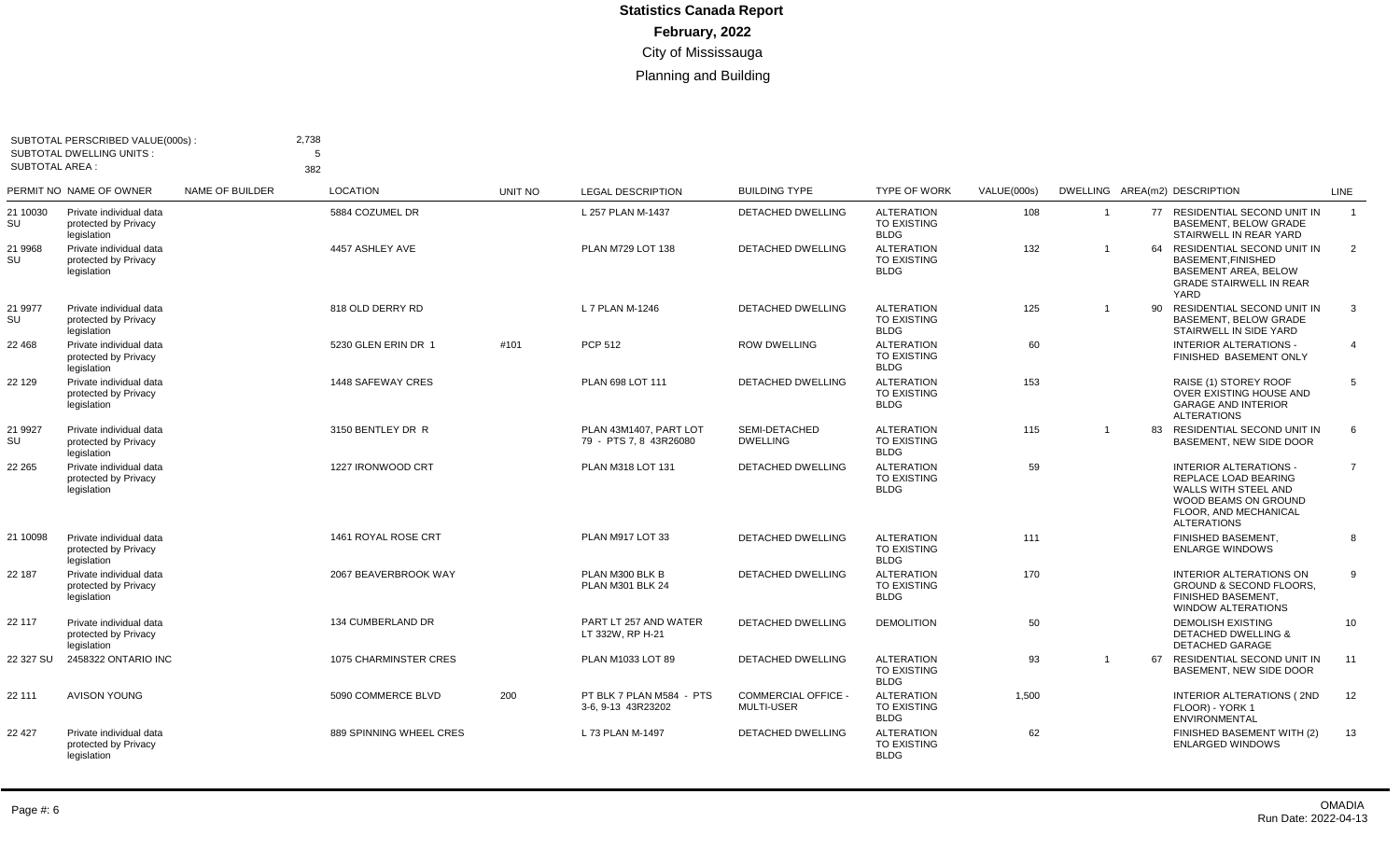|                       | SUBTOTAL PERSCRIBED VALUE(000s):<br><b>SUBTOTAL DWELLING UNITS:</b> |                 | 7,132<br>6             |                |                                                               |                                               |                                                        |             |                |    |                                                                                                                                                        |                |
|-----------------------|---------------------------------------------------------------------|-----------------|------------------------|----------------|---------------------------------------------------------------|-----------------------------------------------|--------------------------------------------------------|-------------|----------------|----|--------------------------------------------------------------------------------------------------------------------------------------------------------|----------------|
| <b>SUBTOTAL AREA:</b> | PERMIT NO NAME OF OWNER                                             | NAME OF BUILDER | 354<br><b>LOCATION</b> | <b>UNIT NO</b> | <b>LEGAL DESCRIPTION</b>                                      | <b>BUILDING TYPE</b>                          | <b>TYPE OF WORK</b>                                    | VALUE(000s) |                |    | DWELLING AREA(m2) DESCRIPTION                                                                                                                          | LINE           |
| 22 200 SU             | Private individual data<br>protected by Privacy<br>legislation      |                 | 3844 LACMAN TR         |                | L 130 PLAN M-1437                                             | <b>DETACHED DWELLING</b>                      | <b>ALTERATION</b><br><b>TO EXISTING</b><br><b>BLDG</b> | 94          |                |    | 66 RESIDENTIAL SECOND UNIT IN<br>BASEMENT, NEW SIDE DOOR                                                                                               | $\overline{1}$ |
| 22 257                | MISSISSAUGA CITY                                                    |                 | 830 PAISLEY BLVD W     |                | RANGE 1 SDS PT LT 10, PL<br>M34, BLK D, 43R1896 PTS 2,<br>7.8 | <b>CITY</b>                                   | <b>OTHER</b>                                           | 1,500       |                |    | <b>INTERIOR ALTERATIONS -</b><br><b>STRUCTURAL CONCRETE</b><br><b>REPAIRS IN POOL ROOM &amp;</b><br><b>REPLACE EXISTING</b><br>WATERPROOFING AND TILES | $\overline{2}$ |
| 22 653 SU             | Private individual data<br>protected by Privacy<br>legislation      |                 | 5642 RIVER GROVE AVE   |                | PLAN M712 LOT 78                                              | DETACHED DWELLING                             | <b>ALTERATION</b><br>TO EXISTING<br><b>BLDG</b>        | 101         | $\overline{1}$ | 55 | RESIDENTIAL SECOND UNIT IN<br><b>BASEMENT, BELOW GRADE</b><br>STAIRWELL IN REAR YARD.<br><b>FINISHED BASEMENT AREA</b>                                 | 3              |
| 22 603                | <b>CR4 SKYMARK INC</b>                                              |                 | 2680 SKYMARK AVE       | 411            | PLAN M533 PT BLK 10<br>RP 43R14673 PARTS 1,2                  | MULTI-TENANT<br><b>INDUSTRIAL</b>             | <b>ALTERATION</b><br>TO EXISTING<br><b>BLDG</b>        | 493         |                |    | <b>INTERIOR ALTERATIONS -</b><br><b>LANDLORD'S WORK</b>                                                                                                | $\overline{4}$ |
| 22 133                | THE ERIN MILLS<br><b>DEVELOPMENT</b><br>CORPORATION                 |                 | 3570 PLATINUM DR       | $6 - 7$        | <b>B 5 PLAN M-1977</b>                                        | <b>MULTI-TENANT</b><br><b>INDUSTRIAL</b>      | <b>ALTERATION</b><br>TO EXISTING<br><b>BLDG</b>        | 3,851       |                |    | <b>INTERIOR ALTERATIONS -</b><br><b>WIELAND ELECTRIC INC</b>                                                                                           | 5              |
| 22 338 SU             | Private individual data<br>protected by Privacy<br>legislation      |                 | 3820 THOMAS ST         |                | L 316 PLAN M-1494                                             | <b>DETACHED DWELLING</b>                      | <b>ALTERATION</b><br>TO EXISTING<br><b>BLDG</b>        | 67          | $\overline{1}$ | 47 | RESIDENTIAL SECOND UNIT IN<br><b>BASEMENT, BELOW GRADE</b><br>STAIRWELL IN REAR YARD                                                                   | -6             |
| 22 668                | Private individual data<br>protected by Privacy<br>legislation      |                 | 770 LEDBURY CRES       |                | L 59 PLAN M-1381                                              | <b>DETACHED DWELLING</b>                      | <b>ALTERATION</b><br>TO EXISTING<br><b>BLDG</b>        | 84          |                |    | FINISHED BASEMENT WITH (3)<br>ENLARGED WINDOWS & (1)<br><b>NEW WINDOW</b>                                                                              | $\overline{7}$ |
| 22 371                | Private individual data<br>protected by Privacy<br>legislation      |                 | 1398 STRATHY AVE       |                | PLAN 649 LOT 22                                               | <b>DETACHED DWELLING</b>                      | <b>ALTERATION</b><br><b>TO EXISTING</b><br><b>BLDG</b> | 150         |                |    | <b>INTERIOR ALTERATIONS TO</b><br><b>EXISTING DWELLING</b>                                                                                             | 8              |
| 22 358 SU             | Private individual data<br>protected by Privacy<br>legislation      |                 | 3045 CAULFIELD CRES    |                | L 106 PLAN M-1353                                             | <b>DETACHED DWELLING</b>                      | <b>ALTERATION</b><br>TO EXISTING<br><b>BLDG</b>        | 112         | $\overline{1}$ | 79 | RESIDENTIAL SECOND UNIT IN<br><b>BASEMENT WITH BELOW</b><br><b>GRADE STAIRWELL IN REAR</b><br>YARD                                                     | -9             |
| 22 431 SU             | Private individual data<br>protected by Privacy<br>legislation      |                 | 4204 PERIVALE RD       |                | PL M392 PART LT 29.<br>43R11049 PTS 26,12                     | SEMI-DETACHED<br><b>DWELLING</b>              | <b>ALTERATION</b><br><b>TO EXISTING</b><br><b>BLDG</b> | 66          | $\overline{1}$ |    | 46 RESIDENTIAL SECOND UNIT IN<br><b>BASEMENT</b>                                                                                                       | 10             |
| 22 397 SU             | Private individual data<br>protected by Privacy<br>legislation      |                 | 4881 YORKSHIRE AVE R   |                | PLAN 43M1509. PART LOT<br>121 - PT 10 43R27545                | SEMI-DETACHED<br><b>DWELLING</b>              | <b>ALTERATION</b><br>TO EXISTING<br><b>BLDG</b>        | 89          | $\overline{1}$ | 62 | RESIDENTIAL SECOND UNIT IN<br>BASEMENT, NEW SIDE DOOR                                                                                                  | 11             |
| 22 5 29               | Private individual data<br>protected by Privacy<br>legislation      |                 | 2436 ROSEMARY DR       |                | PLAN 383 PT LOT 4                                             | <b>DETACHED DWELLING</b>                      | <b>DEMOLITION</b>                                      | 34          |                |    | <b>DEMOLISH EXISTING</b><br>DETACHED DWELLING                                                                                                          | 12             |
| 22 407                | THE MANUFACTURERS<br>LIFE INSURANCE<br>COMPANY C/O<br>MANULIFE ONT. |                 | 5090 EXPLORER DR       | 400-401        | PLAN M533 PT BLK 5<br>RP 43R14654 PART 1                      | <b>COMMERCIAL OFFICE</b><br><b>MULTI-USER</b> | <b>ALTERATION</b><br>TO EXISTING<br><b>BLDG</b>        | 491         |                |    | <b>NEW DEMISING WALL</b><br>BETWEEN UNITS 400 AND 401,<br>INTERIOR ALTERATIONS IN<br>UNIT 400 - REINFORCED<br>EARTH, OFFICE                            | 13             |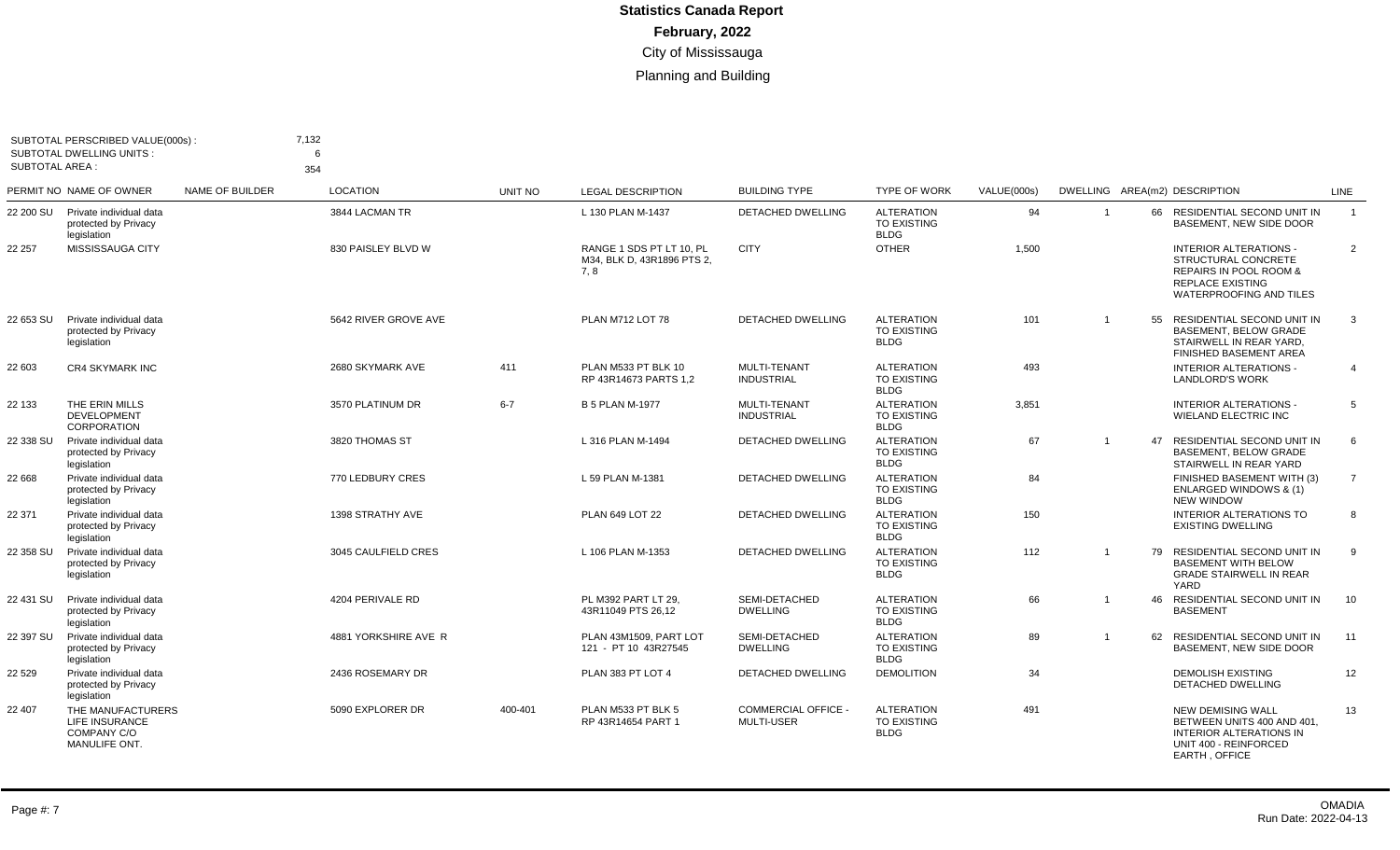|                          | SUBTOTAL PERSCRIBED VALUE(000s):<br><b>SUBTOTAL DWELLING UNITS:</b><br><b>SUBTOTAL AREA:</b> |                                          | 81,007<br>235<br>46,849 |         |                                                              |                                   |                                                        |             |                               |                                                                                                                                                                                                                    |                |
|--------------------------|----------------------------------------------------------------------------------------------|------------------------------------------|-------------------------|---------|--------------------------------------------------------------|-----------------------------------|--------------------------------------------------------|-------------|-------------------------------|--------------------------------------------------------------------------------------------------------------------------------------------------------------------------------------------------------------------|----------------|
|                          | PERMIT NO NAME OF OWNER                                                                      | NAME OF BUILDER                          | <b>LOCATION</b>         | UNIT NO | <b>LEGAL DESCRIPTION</b>                                     | <b>BUILDING TYPE</b>              | <b>TYPE OF WORK</b>                                    | VALUE(000s) | DWELLING AREA(m2) DESCRIPTION |                                                                                                                                                                                                                    | LINE           |
| 22 539                   | Private individual data<br>protected by Privacy<br>legislation                               |                                          | 6956 CORDINGLEY CRES    |         | PLAN M409 PT BLK 138<br>RP 43R11786 PARTS 89.90              | DETACHED DWELLING                 | <b>ALTERATION</b><br>TO EXISTING<br><b>BLDG</b>        | 155         |                               | <b>INTERIOR ALTERATIONS -</b><br>NEW WASHROOM WITH<br>STRUCTURAL ALTERATIONS<br>IN BASEMENT, REFINISH<br><b>GROUND &amp; SECOND FLOORS</b>                                                                         | $\overline{1}$ |
| 22 805                   | Private individual data<br>protected by Privacy<br>legislation                               |                                          | 830 SWINBOURNE DR       |         | PLAN M924 LOT 11                                             | DETACHED DWELLING                 | <b>ALTERATION</b><br>TO EXISTING<br><b>BLDG</b>        | 64          |                               | <b>INTERIOR ALTERATIONS ON</b><br>THE GROUND FLOOR.<br><b>ENLARGE ONE REAR WINDOW</b>                                                                                                                              | $\overline{2}$ |
| 21 6092<br>CON           | PORT CREDIT WEST<br><b>VILLAGE PARTNERS</b><br><b>INC</b>                                    | <b>BRIGHTWATER PHASE I</b><br>(CDH) INC. | 220 MISSINNIHE WAY      |         | <b>B 5 PLAN M-2118</b>                                       | APARTMENT (> 6 UNITS)             | <b>NEW BUILDING</b>                                    | 46,571      | 235                           | 18,742 CONDITIONAL PERMIT- FTR.<br>SUPERSTRUCTURE ONLY -<br>(14) STOREY APT BLDG W/<br>GRND FLR COMM. ATOP OF (1)<br>LVL U/G PARKING GARAGE<br>UNDER BP APP #21-5835 -<br><b>COMPLIANCE DATE: AUGUST</b><br>5 2022 | 3              |
| 22 635                   | Private individual data<br>protected by Privacy<br>legislation                               |                                          | 3938 BURDETTE TERR R    |         | PLAN M1733 PT LOT 7 - PT<br>13 43R31990                      | SEMI-DETACHED<br><b>DWELLING</b>  | <b>ALTERATION</b><br>TO EXISTING<br><b>BLDG</b>        | 57          |                               | <b>FINISHED BASEMENT</b>                                                                                                                                                                                           | $\overline{4}$ |
| 22 669                   | Private individual data<br>protected by Privacy<br>legislation                               |                                          | 1154 SAGINAW CRES       |         | <b>PLAN M224 LOT 27</b>                                      | <b>DETACHED DWELLING</b>          | <b>ALTERATION</b><br><b>TO EXISTING</b><br><b>BLDG</b> | 90          |                               | INTERIOR ALTERATIONS TO<br>FINISHED BASEMENT WITH<br>NEW BEAM AND REMOVAL OF<br><b>LOAD BEARING WALL</b>                                                                                                           | 5              |
| 22 807                   | Private individual data<br>protected by Privacy<br>legislation                               |                                          | 5646 PATRON COVE        |         | L 343 PLAN M-1494                                            | <b>DETACHED DWELLING</b>          | <b>ALTERATION</b><br>TO EXISTING<br><b>BLDG</b>        | 62          |                               | FINISHED BASEMENT, NEW<br><b>WINDOWS</b>                                                                                                                                                                           | 6              |
| 22 812                   | Private individual data<br>protected by Privacy<br>legislation                               |                                          | 7249 MAGISTRATE TERR    |         | L 12 PLAN M-1387                                             | <b>DETACHED DWELLING</b>          | <b>ALTERATION</b><br><b>TO EXISTING</b><br><b>BLDG</b> | 66          |                               | FINISHED BASEMENT.<br><b>ENLARGED WINDOWS</b>                                                                                                                                                                      | $\overline{7}$ |
| 21 4 8 4 0<br><b>FTR</b> | 759 WINSTON<br>CHURCHILL LP                                                                  |                                          | 705 HAZELHURST RD 3     |         | PT LT 35, CON 3, SDS - PT<br>PT 1 43R39884, PT 7<br>43R39986 | MULTI-TENANT<br><b>INDUSTRIAL</b> | <b>NEW BUILDING</b>                                    | 33,942      |                               | 28,107 PARTIAL PERMIT - FTR w/<br>BELOW SLAB PLUMBING -<br>NEW (1) STOREY SHELL BLDG<br>w/ MEZZ & SUITE SEPARATION<br>TO CREATE A PUBLIC<br><b>CORRIDOR</b>                                                        | 8              |

| TOTAL PERSCRIBED VALUE(000s): | 128.018 |
|-------------------------------|---------|
| TOTAL DWELLING UNITS :        | -304    |
| TOTAL AREA :                  | 58.970  |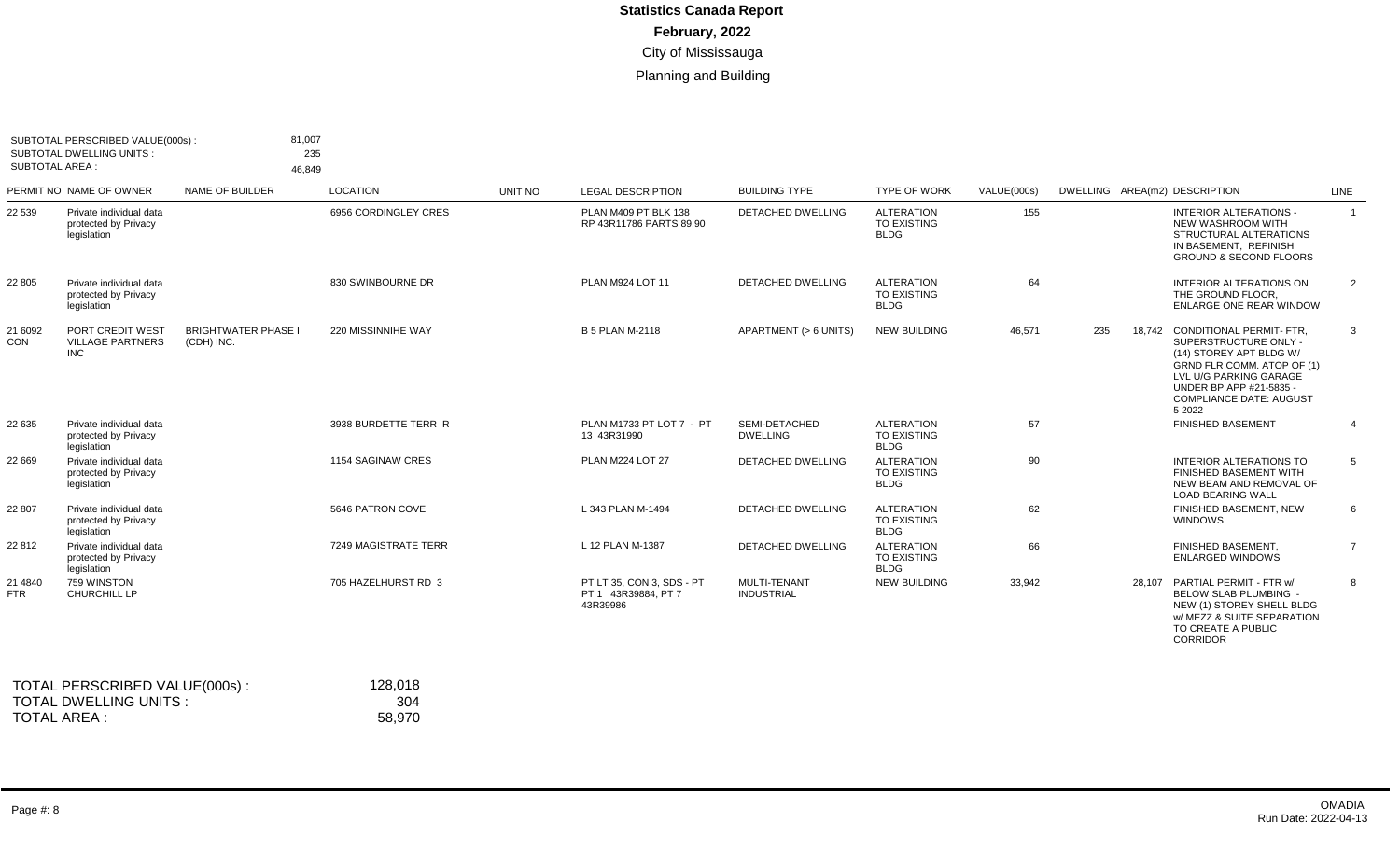# **Statistics Canada Report**

**February, 2022**

City of Mississauga

Planning and Building

SECTION B - MINOR RESIDENTIAL ADDITIONS AND RENNOVATIONS

| PERMITS VALUED AT LESS THAN \$50,000 |                      | LINE NO. | VALUE (000s) | NO OF PERMITS |
|--------------------------------------|----------------------|----------|--------------|---------------|
| NEW GARAGES AND CARPORTS             | - SINGLE DWELLINGS   | 01       | 41           |               |
|                                      | - MULTIPLE DWELLINGS | 02       |              | $\Omega$      |
| NEW INGROUND SWIMMING POOLS          | - SINGLE DWELLINGS   | 03       |              |               |
|                                      | - MULTIPLE DWELLINGS | 04       |              | $\Omega$      |
| OTHER IMPROVEMENTS                   | - SINGLE DWELLINGS   | 05       | 999          | 41            |
|                                      | - MULTIPLE DWELLINGS | 06       | 495          | 32            |
| TOTALS FOR SECTION B                 |                      | 07       | 1.535        | 75            |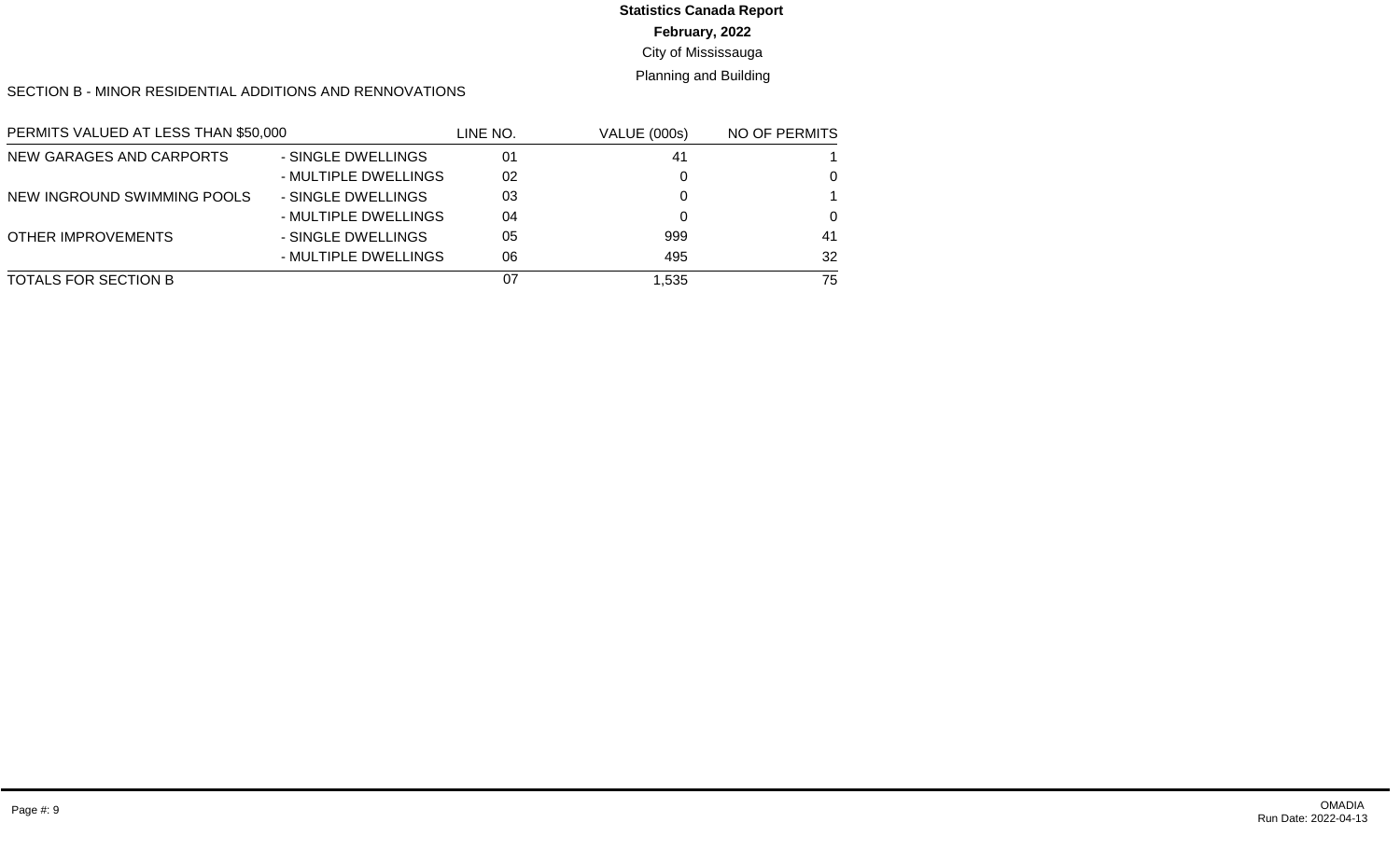## **Statistics Canada Report**

**February, 2022**

City of Mississauga

Planning and Building

SECTION C - MINOR NON-RESIDENTIAL PROJECTS

| PERMITS VALUED AT LESS THAN \$250,000 |                             | LINE NO. | <b>VALUE (000s)</b> | NO OF PERMITS |
|---------------------------------------|-----------------------------|----------|---------------------|---------------|
| <b>INDUSTRIAL</b>                     | - NEW CONSTRUCTION          | 08       |                     | 0             |
|                                       | - ADDITIONS AND RENOVATIONS | 09       | 2119                | 41            |
| <b>COMMERCIAL</b>                     | - NEW CONSTRUCTION          | 10       |                     | $\Omega$      |
|                                       | - ADDITIONS AND RENOVATIONS | 11       | 3284                | 80            |
| INSTITUTIONAL OR GOVERNMENTAL         | - NEW CONSTRUCTION          | 12       |                     |               |
|                                       | - ADDITIONS AND RENOVATIONS | 13       | 1013                | 28            |
| TOTALS FOR SECTION C                  |                             | 14       | 6.416               | 150           |